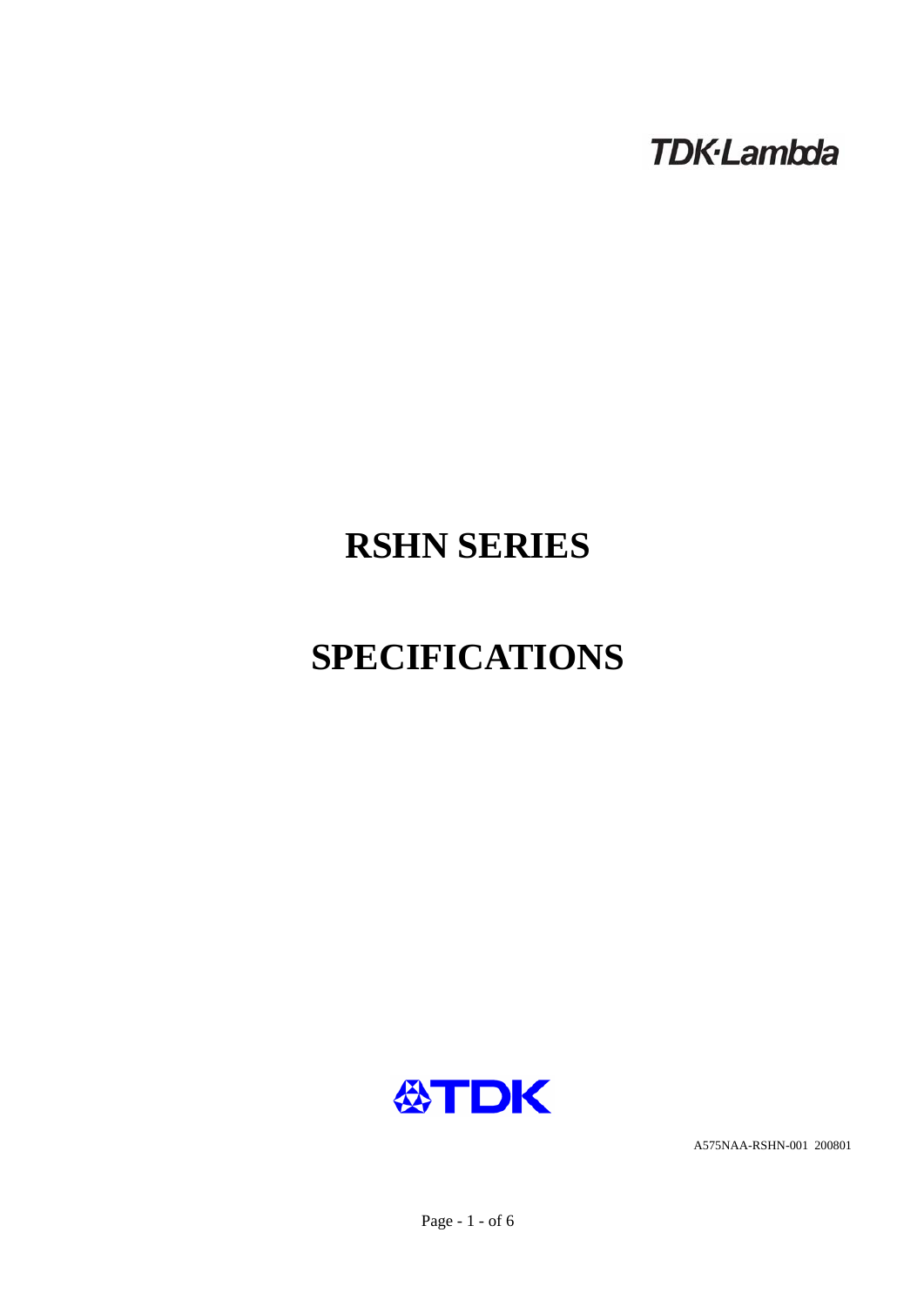# **SPECIFICATIONS**

|                | Items                                                             |      | Model                    | <b>RSHN-2003</b>                                                                                                       | <b>RSHN-2006</b> | <b>RSHN-2010</b> | <b>RSHN-2016</b> | <b>RSHN-2020</b> |  |
|----------------|-------------------------------------------------------------------|------|--------------------------|------------------------------------------------------------------------------------------------------------------------|------------------|------------------|------------------|------------------|--|
| $\mathbf{1}$   | Rated Voltage (AC, DC)                                            |      | V                        | 250                                                                                                                    |                  |                  |                  |                  |  |
| 2              | Rated Current (AC, DC)                                            | $*1$ | A                        | 3                                                                                                                      | 6                | 10               | 16               | 20               |  |
| 3              | <b>Test Voltage</b><br>(terminals to base plate, 1min AC)         |      | V                        | 2500 at $20\pm15^{\circ}$ C, 65 $\pm$ 20 %                                                                             |                  |                  |                  |                  |  |
| $\overline{4}$ | <b>Isolation Resistance</b><br>(terminals to base plate, 500V DC) |      | $M \Omega$               | 100 min. at $20\pm15^{\circ}$ C, $65\pm20$ %                                                                           |                  |                  |                  |                  |  |
| 5              | Leakage Current<br>250V, 60Hz                                     |      | mA                       | 1 max.                                                                                                                 |                  |                  |                  |                  |  |
| 6              | DC Resistance (both lines)                                        |      | $m \Omega$               | 350                                                                                                                    | 140              | 60               | 35               | 22               |  |
| $\tau$         | <b>Temperature Rise</b>                                           |      | $\rm ^{\circ}C$          | 30 max.                                                                                                                |                  |                  |                  |                  |  |
| 8              | <b>Operating Temperature</b>                                      |      | $\rm ^{\circ}C$          | $-25 - +85$                                                                                                            |                  |                  |                  |                  |  |
| 9              | <b>Operating Humidity</b>                                         |      | $\overline{\phantom{a}}$ | $15 \sim 85$ % RH                                                                                                      |                  |                  |                  |                  |  |
| 10             | <b>Storage Temperature</b>                                        |      | $\rm ^{\circ}C$          | $-25 - +85$                                                                                                            |                  |                  |                  |                  |  |
| 11             | <b>Storage Humidity</b>                                           |      | $\overline{\phantom{a}}$ | $5 \sim 85$ % RH                                                                                                       |                  |                  |                  |                  |  |
| 12             | Vibration                                                         |      | $\overline{\phantom{a}}$ | Frequency: 10~55Hz Amplitude: 1.5mm, Sweep for 1 min.<br>Dimension and times : X, Y and Z directions for 2 hours each. |                  |                  |                  |                  |  |
| 13             | <b>Safety Standards</b>                                           |      | $\overline{\phantom{a}}$ | EN60939 (SEMKO), UL1283, CSA C22.2 No.8                                                                                |                  |                  |                  |                  |  |
| 14             | Weight                                                            |      | g                        | 190                                                                                                                    | 240              | 240              | 350              | 350              |  |

#### **NOTE**

 \*1 Value for Ta less than 55 °C (include 55 °C) For Ta more than 55 °C (not include 55 °C) According to the derating curve shown on the right.



#### **CAUTION**

·Specifications which provide more details for the proper and safe use of the described product are available upon request.

·All specification are subject to change without notice.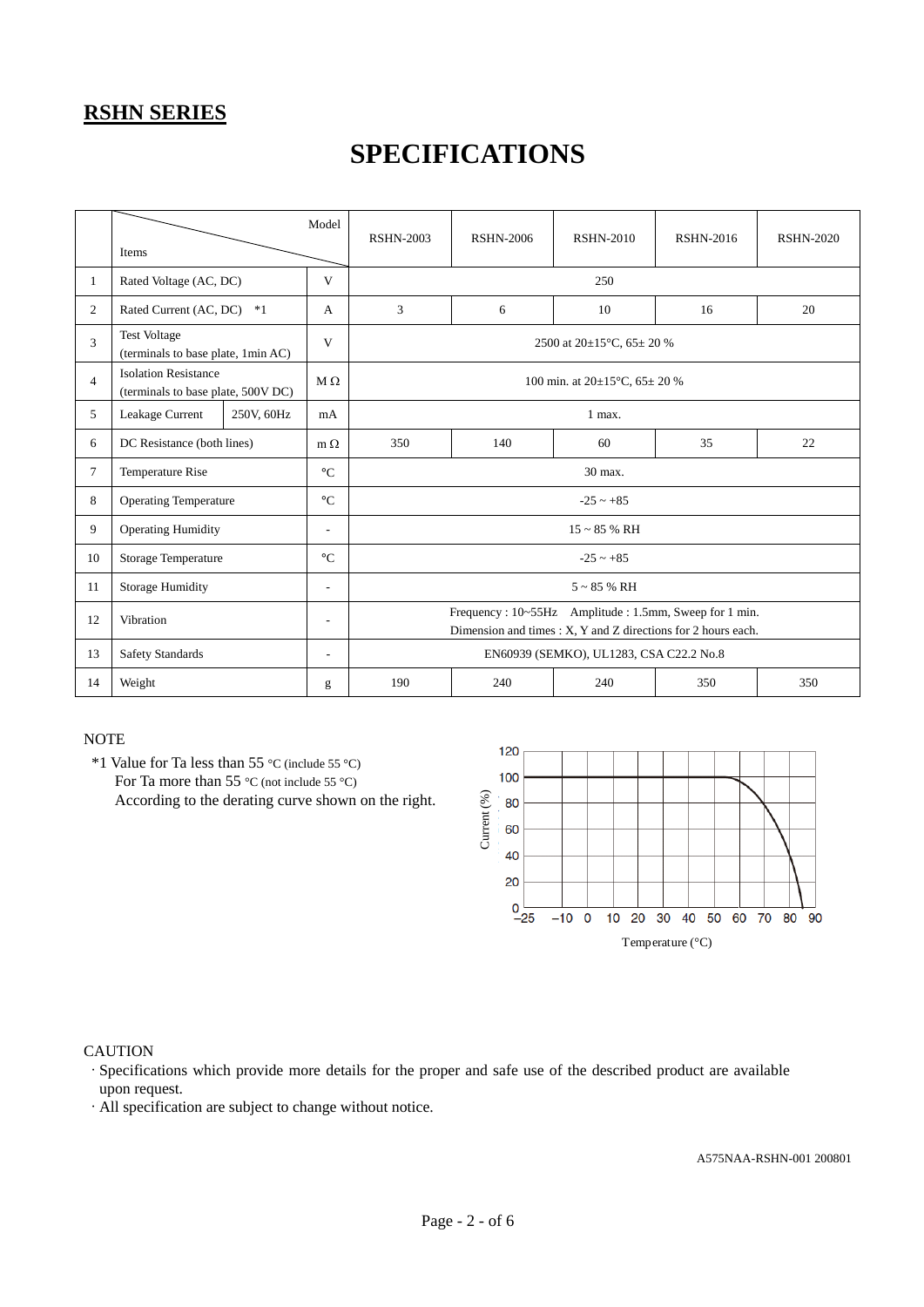# **SPECIFICATIONS**

|                | Model<br>Items                                                    |  | <b>RSHN-2030</b>         |                                                                                                                        |  |  |  |  |  |
|----------------|-------------------------------------------------------------------|--|--------------------------|------------------------------------------------------------------------------------------------------------------------|--|--|--|--|--|
| 1              | Rated Voltage (AC, DC)                                            |  | V                        | 250                                                                                                                    |  |  |  |  |  |
| 2              | Rated Current (AC, DC) *1                                         |  | A                        | 30                                                                                                                     |  |  |  |  |  |
| 3              | <b>Test Voltage</b><br>(terminals to base plate, 1min AC)         |  | V                        | 2500 at 20±15°C, 65± 20 %                                                                                              |  |  |  |  |  |
| $\overline{4}$ | <b>Isolation Resistance</b><br>(terminals to base plate, 500V DC) |  | $M \Omega$               | 100 min. at $20\pm15^{\circ}$ C, $65\pm20$ %                                                                           |  |  |  |  |  |
| 5              | Leakage Current<br>250V, 60Hz                                     |  | mA                       | 1 max.                                                                                                                 |  |  |  |  |  |
| 6              | DC Resistance (both lines)                                        |  | $m \Omega$               | 12                                                                                                                     |  |  |  |  |  |
| 7              | Temperature Rise                                                  |  | $\rm ^{\circ}C$          | 30 max.                                                                                                                |  |  |  |  |  |
| 8              | <b>Operating Temperature</b>                                      |  | $\rm ^{\circ}C$          | $-25 - +85$                                                                                                            |  |  |  |  |  |
| 9              | <b>Operating Humidity</b>                                         |  | ÷,                       | $15 - 85$ % RH                                                                                                         |  |  |  |  |  |
| 10             | <b>Storage Temperature</b>                                        |  | $\rm ^{\circ}C$          | $-25 - +85$                                                                                                            |  |  |  |  |  |
| 11             | <b>Storage Humidity</b>                                           |  | $\overline{\phantom{a}}$ | $5 \sim 85$ % RH                                                                                                       |  |  |  |  |  |
| 12             | Vibration                                                         |  | $\overline{a}$           | Frequency: 10~55Hz Amplitude: 1.5mm, Sweep for 1 min.<br>Dimension and times : X, Y and Z directions for 2 hours each. |  |  |  |  |  |
| 13             | <b>Safety Standards</b>                                           |  | $\overline{a}$           | EN60939 (SEMKO), UL1283, CSA C22.2 No.8                                                                                |  |  |  |  |  |
| 14             | Weight                                                            |  | g                        | 350                                                                                                                    |  |  |  |  |  |

#### **NOTE**

 \*1 Value for Ta less than 55 °C (include 55 °C) For Ta more than 55 °C (not include 55 °C) According to the derating curve shown on the right.



#### **CAUTION**

- ·Specifications which provide more details for the proper and safe use of the described product are available upon request.
- ·All specification are subject to change without notice.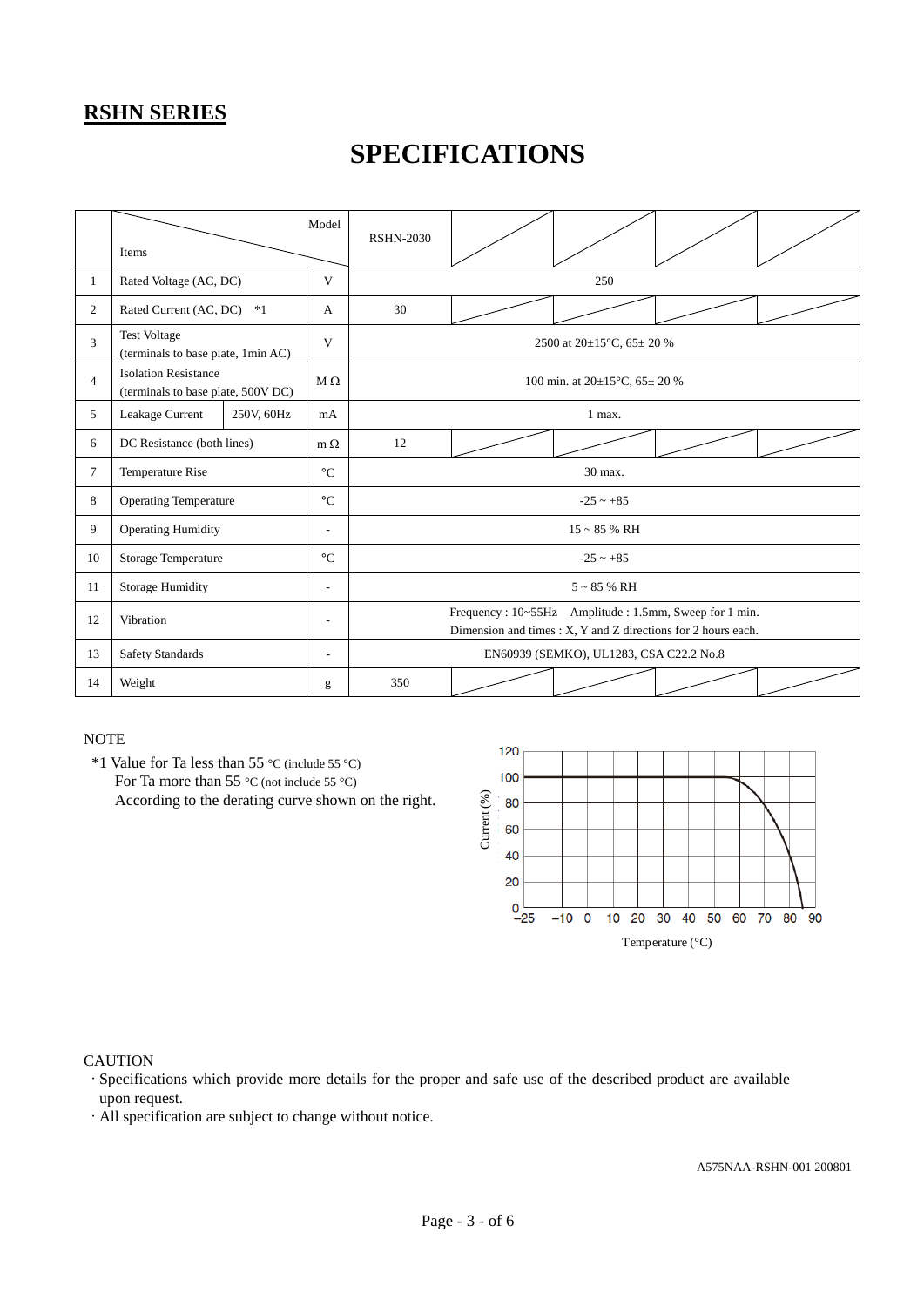# **SPECIFICATIONS**

|                | Items                                                             | Model                    | <b>RSHN-2040</b>                                                                                                         | <b>RSHN-2050</b>                             | <b>RSHN-2060</b> |  |  |  |
|----------------|-------------------------------------------------------------------|--------------------------|--------------------------------------------------------------------------------------------------------------------------|----------------------------------------------|------------------|--|--|--|
| $\mathbf{1}$   | Rated Voltage (AC, DC)                                            | V                        |                                                                                                                          | 250                                          |                  |  |  |  |
| 2              | Rated Current (AC, DC)                                            | $*1$<br>A                | 40                                                                                                                       | 50                                           | 60               |  |  |  |
| $\overline{3}$ | <b>Test Voltage</b><br>(terminals to base plate, 1min AC)         | V                        | 2500 at $20\pm15^{\circ}$ C, 65 $\pm$ 20 %                                                                               |                                              |                  |  |  |  |
| $\overline{4}$ | <b>Isolation Resistance</b><br>(terminals to base plate, 500V DC) | $M \Omega$               |                                                                                                                          | 100 min. at $20\pm15^{\circ}$ C, $65\pm20$ % |                  |  |  |  |
| 5              | Leakage Current                                                   | 250V, 60Hz<br>mA         | 1 max.                                                                                                                   |                                              |                  |  |  |  |
| 6              | DC Resistance (both lines)                                        | $m \Omega$               | 10                                                                                                                       | 8                                            | 6                |  |  |  |
| $\tau$         | Temperature Rise                                                  |                          | 30 max.                                                                                                                  |                                              |                  |  |  |  |
| 8              | <b>Operating Temperature</b>                                      | $\rm ^{\circ}C$          | $-25 \sim +85$                                                                                                           |                                              |                  |  |  |  |
| 9              | <b>Operating Humidity</b>                                         | $\overline{\phantom{a}}$ | $15 \sim 85$ % RH                                                                                                        |                                              |                  |  |  |  |
| 10             | Storage Temperature                                               | $\rm ^{\circ}C$          | $-25 \sim +85$                                                                                                           |                                              |                  |  |  |  |
| 11             | <b>Storage Humidity</b>                                           |                          | $5 \sim 85$ % RH                                                                                                         |                                              |                  |  |  |  |
| 12             | Vibration                                                         |                          | Frequency: 10~55Hz Amplitude: 0.7mm, Sweep for 1 min.<br>Dimension and times : X, Y and Z directions for 0.5 hours each. |                                              |                  |  |  |  |
| 13             | <b>Safety Standards</b>                                           |                          | $\overline{a}$                                                                                                           |                                              |                  |  |  |  |
| 14             | Weight                                                            |                          | 1900                                                                                                                     | 1800                                         | 1800             |  |  |  |

#### **NOTE**

 \*1 Value for Ta less than 55 °C (include 55 °C) For Ta more than 55 °C (not include 55 °C) According to the derating curve shown on the right.



#### **CAUTION**

- ·Specifications which provide more details for the proper and safe use of the described product are available upon request.
- ·All specification are subject to change without notice.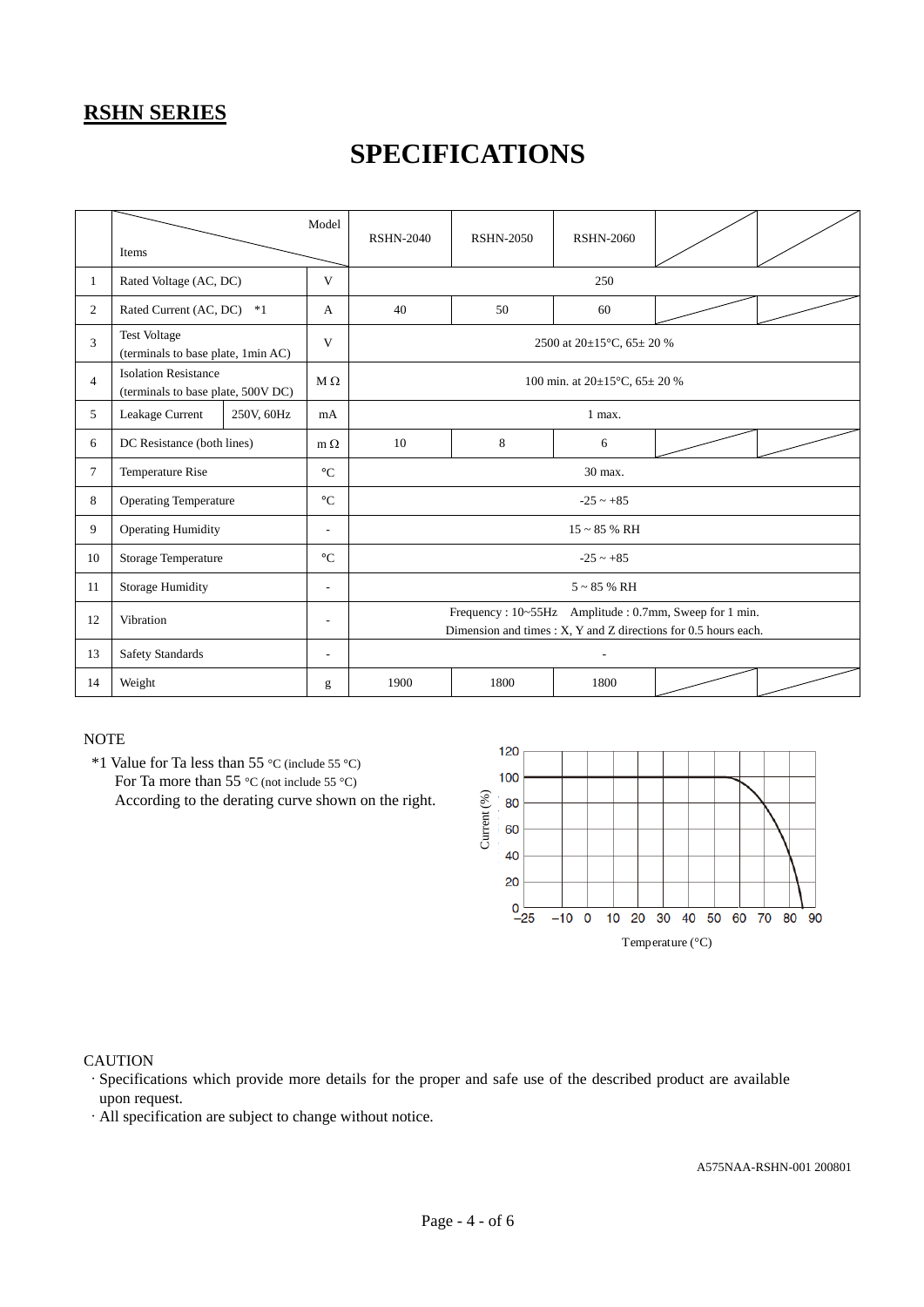# **SPECIFICATIONS**

|                | Items                                                             |      | Model                    | <b>RSHN-2080</b>                                                                                                         | <b>RSHN-2100</b> | <b>RSHN-2150</b> | <b>RSHN-2200</b> | <b>RSHN-2250</b> |  |
|----------------|-------------------------------------------------------------------|------|--------------------------|--------------------------------------------------------------------------------------------------------------------------|------------------|------------------|------------------|------------------|--|
| 1              | Rated Voltage (AC, DC)                                            |      | V                        | 250                                                                                                                      |                  |                  |                  |                  |  |
| 2              | Rated Current (AC, DC)                                            | $*1$ | A                        | 80                                                                                                                       | 100              | 150              | 200              | 2250             |  |
| 3              | <b>Test Voltage</b><br>(terminals to base plate, 1min AC)         |      | V                        | 2500 at $20\pm15^{\circ}$ C, 65 $\pm$ 20 %                                                                               |                  |                  |                  |                  |  |
| $\overline{4}$ | <b>Isolation Resistance</b><br>(terminals to base plate, 500V DC) |      | $M\Omega$                | 100 min. at $20\pm15^{\circ}$ C, $65\pm20^{\circ}$ %                                                                     |                  |                  |                  |                  |  |
| 5              | Leakage Current<br>250V, 60Hz                                     |      | mA                       | 1 max.                                                                                                                   |                  |                  |                  |                  |  |
| 6              | DC Resistance (both lines)                                        |      | $m \Omega$               | $\overline{7}$                                                                                                           | 6                | $\overline{4}$   | 3                | $\overline{2}$   |  |
| 7              | Temperature Rise                                                  |      | $\rm ^{\circ}C$          | 35 max.                                                                                                                  |                  |                  |                  |                  |  |
| 8              | <b>Operating Temperature</b>                                      |      | $\rm ^{\circ}C$          | $-25 - +85$                                                                                                              |                  |                  |                  |                  |  |
| 9              | <b>Operating Humidity</b>                                         |      | $\overline{\phantom{a}}$ | $15 \sim 85$ % RH                                                                                                        |                  |                  |                  |                  |  |
| 10             | <b>Storage Temperature</b>                                        |      | $\circ$ C                | $-25 - +85$                                                                                                              |                  |                  |                  |                  |  |
| 11             | Storage Humidity                                                  |      | $\overline{\phantom{a}}$ | $5 \sim 85$ % RH                                                                                                         |                  |                  |                  |                  |  |
| 12             | Vibration                                                         |      | $\overline{\phantom{a}}$ | Frequency: 10~55Hz Amplitude: 0.7mm, Sweep for 1 min.<br>Dimension and times : X, Y and Z directions for 0.5 hours each. |                  |                  |                  |                  |  |
| 13             | <b>Safety Standards</b>                                           |      | $\overline{a}$           |                                                                                                                          |                  |                  |                  |                  |  |
| 14             | Weight                                                            |      | g                        | 6400                                                                                                                     | 6700             | 10500            | 14500            | 14000            |  |

#### **NOTE**

 \*1 Value for Ta less than 50 °C (include 50 °C) For Ta more than 50 °C (not include 50 °C) According to the derating curve shown on the right.



#### **CAUTION**

·Specifications which provide more details for the proper and safe use of the described product are available upon request.

·All specification are subject to change without notice.